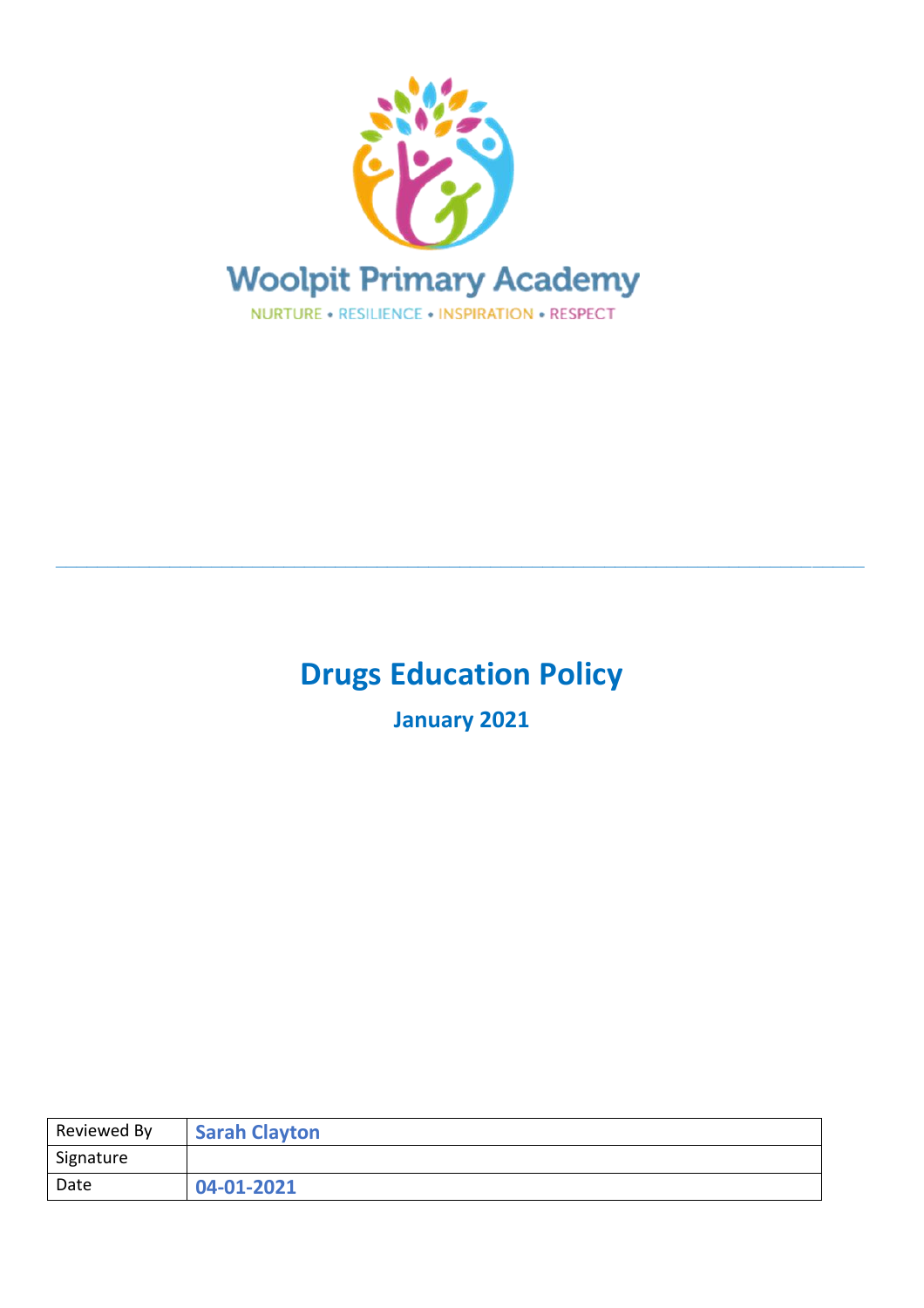## **Our vision:**

Our core values are; **Nurture, Resilience, Respect, Inspiration,** which are at the heart of all we do. This is to ensure children leave Woolpit Primary Academy with a love of learning, as resilient individuals who are prepared for their futures. Our nurturing approach will ensure all pupils grow into well-rounded individuals with healthy minds. Children will leave our primary school as respectful members of the community; inspired to learn and motivated to achieve.

### **Drug Education Policy**

All children and young people need to be able to make safe, healthy and responsible decisions about drugs, both legal and illegal. Schools play a central role in helping them make such decisions by providing education about the risk and effects of drugs; by developing their confidence and skills to manage situations involving drugs; by creating a safe and supportive learning environment; and ensuring that those for whom drugs are a concern receive appropriate support.

The purpose of the drug policy is to:

- Clarify the legal requirements and responsibilities of the school.
- Reinforce and safeguard the health and safety of pupils and others who use the school.
- Clarify the school's approach to drugs for all staff, pupils, governors, parents/carers, external agencies and the wider community.
- Give guidance on developing, implementing and monitoring the drug education programme.
- Enable staff to manage drugs on school premises, and any incidents that occur, with confidence and consistency, and in the best interests of those involved.
- Ensure that the response to incidents involving drugs complements the overall approach to drug education and the values and ethos of the school.
- Provide a basis for evaluating the effectiveness of the school drug education programme and the management of incidents involving illegal and other unauthorised drugs.
- Reinforce the role of the school in contributing to local and national strategies.

(Drug: Guidance for schools 2004)

This policy applies to all staff, pupils, parents/carers, governors and partner agencies working with the school. It is applicable during school hours and when staff are deemed to be loco-parentis. In this policy the term 'drugs' and 'drug education' refers to all illegal drugs, legal drugs (including tobacco, alcohol, and volatile substances) and all over-the-counter and prescription medicines.

#### **Aims and Objectives**

Our overriding aim is to provide opportunities to develop children's knowledge, skills, attitudes and understanding about drugs and appreciate the benefits of a healthy lifestyle, relating this to their own and others actions.

Drug education should:

- Increase pupils' knowledge and understanding about the risks of drugs, and the impact of drugs on individuals and families.
- Develop pupils' personal and social skills to make informed decisions and keep themselves safe and healthy.
- Enable pupils to explore their own and other people's attitudes towards drugs.

Drug education at Woolpit Primary Academy is delivered through well-planned Personal, Social and Health Education sessions and the statutory requirements within the Science curriculum. It is also covered in some assemblies and circle times where appropriate.

At Key Stage 1 pupils learn about being safe with medicines and household substances and the basic skills for making healthy choices and following safety rules.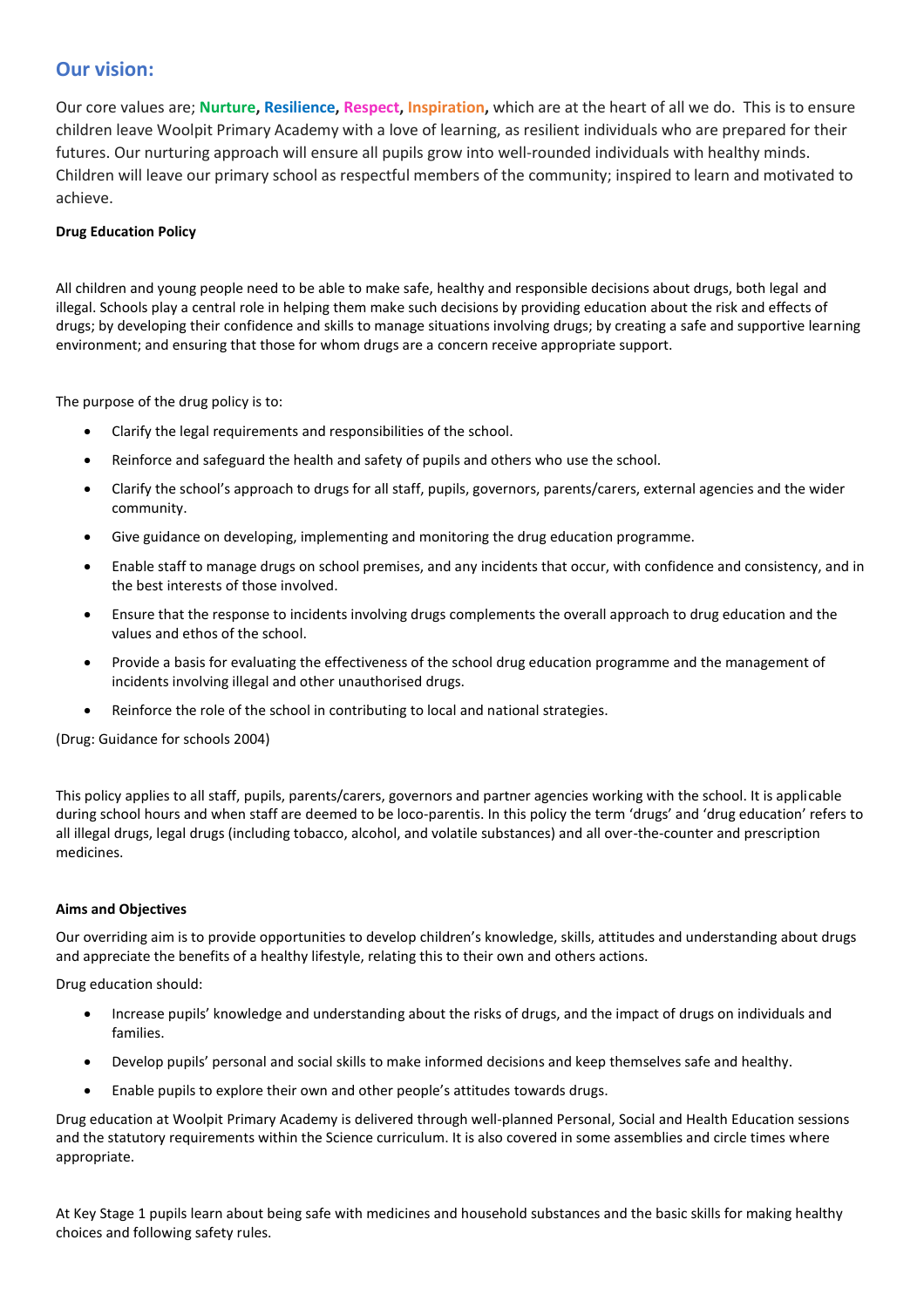At Key Stage 2 children's previous learning is built on. They learn more detailed information about how the body works and how to take care of it. They learn that tobacco and alcohol and other drugs can have harmful effects on the body.

They find out about different types of medicines, their effects and associated risks and about people who can help children when they have questions and concerns.

Teaching methods and resources.

Care is taken to ensure that all information given is relevant and appropriate to the age, development and experience of each pupil. It is important to establish what pupils feel, what they are not able to say or do, the language they use, the responsibilities they can and cannot manage and what their anxieties and questions are. This information can be gained through a variety of techniques including discussion, write and draw, questionnaire and feedback. Teachers need to be aware that many of the children's parents may smoke, drink or use some form of drugs. We need to avoid making value judgments about such people and instead focus on what is best for ourselves as individuals.

Teachers endeavour to make sure that drug education is delivered within a safe, secure and supportive learning environment. It is important to establish ground rules through discussion and negotiation so that pupils can feel comfortable in making health related decisions about their behaviour and lifestyles.

It is also an important opportunity to remind pupils of ways to ask for help, the support available, the school's confidentiality policy and what may happen should information be disclosed. Sensitive and controversial issues are managed by using distancing techniques e.g. role-play, anonymous worry boxes and third-person case studies. Difficult questions are dealt with on an individual basis or by referring the pupil to the school nurse or an outside agency. If a pupil's question raises concern that they may be at risk, the teacher would follow the school's Child Protection Policy.

Teachers ensure the pupils are fully involved in the lesson by using a variety of interactive and participatory teaching methods e.g. circle time, discussion, structured games and role-play.

Pupils have the chance to develop their knowledge, skills and understanding through a range of opportunities:

- Take and share responsibility e.g. by helping to draw up classroom and school rules and reflecting on and recording what they have learnt.
- Feel positive about themselves, e.g. by giving and receiving positive feedback and developing interests.
- Participate, e.g. in groups of different sizes and composition.
- Make real choices and decisions, e.g. about issues affecting their health and well-being, such as diet and exercise.
- Meet, talk and work with people, e.g. meeting, talking and working with people such as school nurse or police.
- Develop relationships, e.g. with pupils from other year groups through projects or with adults from the wider community through citizenship activities.
- Find information and advice.
- Prepare for change, e.g. by anticipating the challenges of new and widening social groups as they get older and make transitions; considering the choices they have to make, including choices about drugs.

#### **Assessment, monitoring and evaluation**

Teachers are encouraged to use both formative and summative assessment within the appropriate subjects, e.g. P.S.H.E. and Science.

Methods include:

- Pupil self-assessment pupils reflecting on what they have learnt, setting their own targets and monitoring their own progress using check-lists, displays, before and after comparisons etc.
- Peer group assessment pupils reflecting on what they have learnt, providing feedback to each other and reflecting on their roles in the group.
- Teacher assessment teachers observing, listening, reviewing any written work and pupils' contribution to drama, roleplay and discussions and through any end-of-unit tasks.